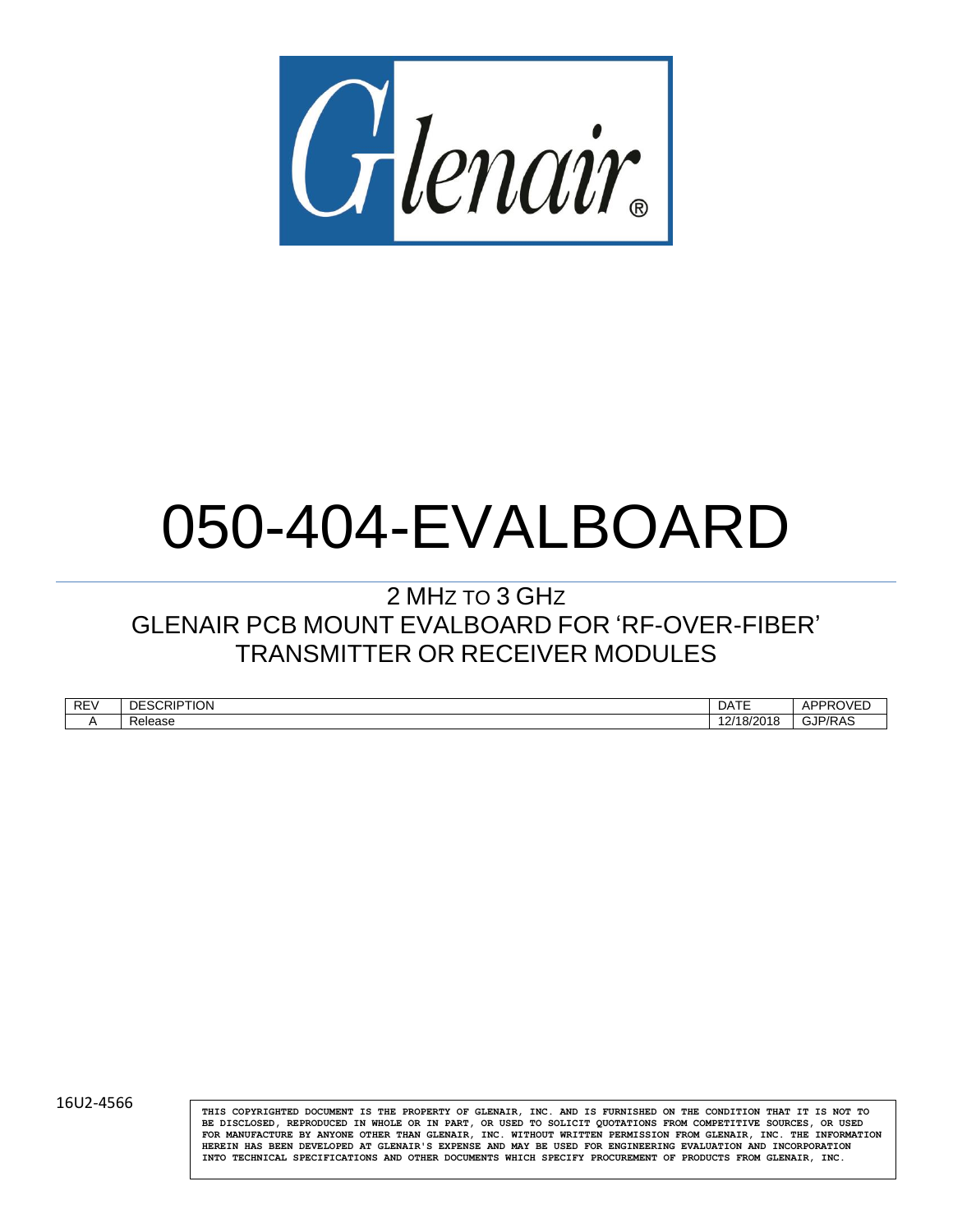# **050-404-EVALBOARD**

**Glenair PCB Mount Evaluation Board for RF-over-Fiber Transmitter or Receiver**

**2 MHz – 3 GHz**



#### *Description*

The 050-404-EVALBOARD is used to test and evaluate any single channel PCB Mount RF over Fiber Optical modules (UUT). UUT can be an optical transmitter or an optical receiver. The evaluation board incorporates a high quality RF PWB material stack up with a 50 Ohm SMA connector to be used for RF in or RF out. This board in combination with module datasheets, is also a good reference for customers to design their own host board.

Current Modules Supported:

050-404 , Optical Transmitter 050-405 , Optical Receiver 050-406 , Low Noise Optical Transmitter 050-407 , Low Noise Optical Receiver

Modules require a single 5V DC power supply (500 mA max). The evaluation board is supplied with convenient banana plug test wires and jumpers to start testing quickly.

*How to Order* 050-404-EVALBOARD

## *Evaluation Board Photo with Module Installed*



## *What is included with the Evaluation board*

| ©2017 Glenair, Inc.  | <b>REV: A</b>       | US Cage Code 06324      |                   | Printed in USA            |
|----------------------|---------------------|-------------------------|-------------------|---------------------------|
| <b>GLENAIR, INC.</b> | <b>1211 AIR WAY</b> | GLENDALE, CA 91201-2497 | TEL: 818-247-6000 | FAX: 818-500-9912         |
| www.glenair.com      |                     | PAGE 2 of 4             |                   | E-mail: sales@glenair.com |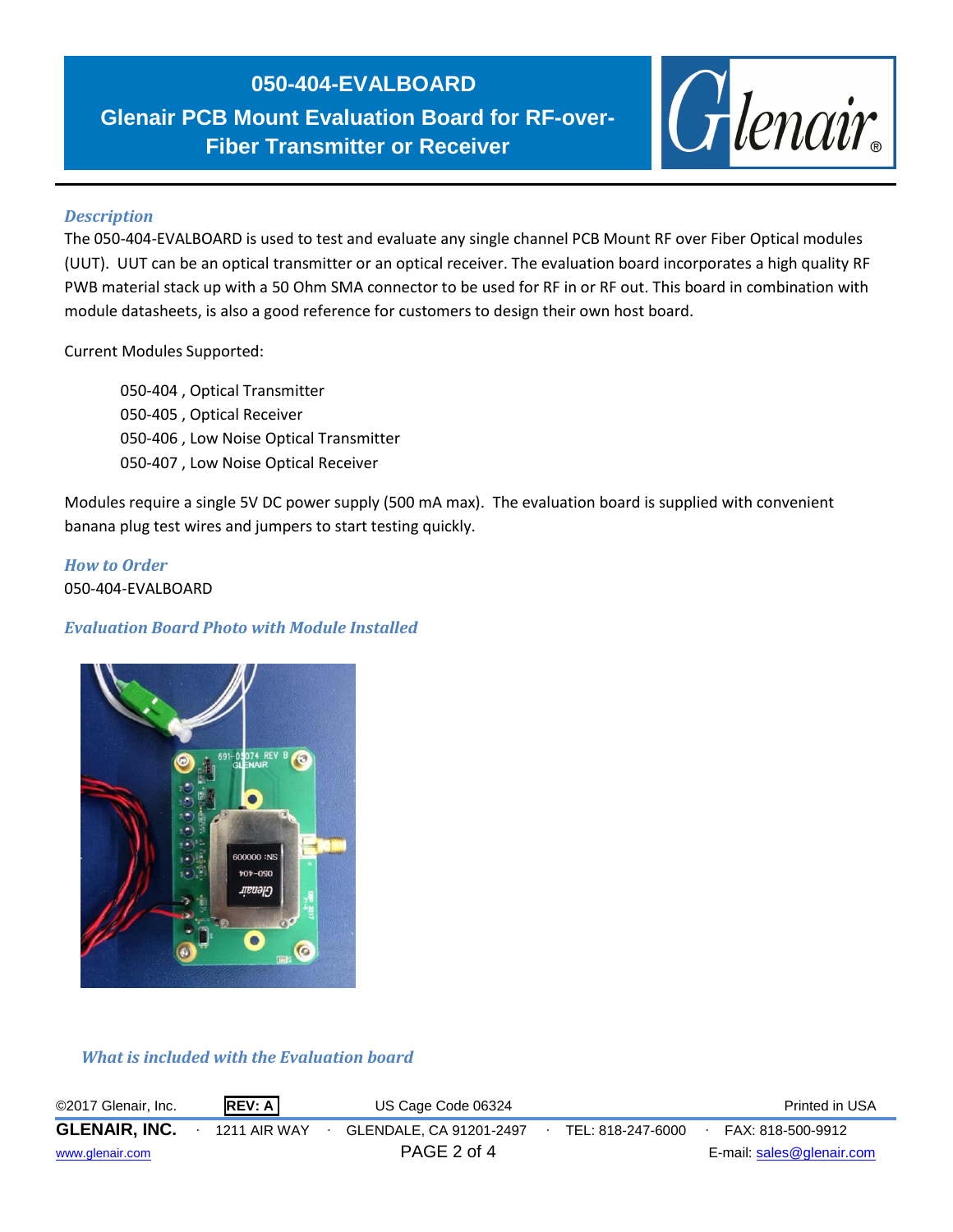# **050-404-EVALBOARD Glenair PCB Mount Evaluation Board for RF-over-Fiber Transmitter or Receiver**

Glenair.

- **2 MHz – 3 GHz** High performance PWB Evaluation board with SMA connector and high speed (Samtec Inc. Razor BeamTM PN: LSS-110-01-L-DV-A-K) installed
- Banana plug power cables, already attached to the board and labeled
- Test points and LED's for basic status
- 1 SC/APC SC/APC adapter
- 4 # 0-80 hardware for mounting module
- Hardware for standoffs

# *Evaluation Board Photo with no Module Installed*



#### Connector Orientations for Reference



## *Connectors, Jumpers and Test Points*

- J1 Jumper: when a TX nodule is installed, LASER is enabled (ships installed)
- J2 : SMA RF connector (RF In for Optical Transmitter & RF Out for Optical Receiver) [ goes to pin 17 on Eval board 20 pin connector ]
- J3 Jumper: when installed Write Protect is Disabled (this is for factory use only)
- TP4 : when 0 V , LASER ON [LED2 ON] ; otherwise LASER OFF
- TP7 : when 0 V , Write Enabled [LED1 ON] ; otherwise Write Protected
- TP1 : I2C SCL ; [4.99K pull-ups on Eval board ]
- TP3 : I2C SDA ; [4.99K pull-ups on Eval board ]
- LED3 will be ON when +5V applied
- TP2,TP5 & TP6 (LED's 4,5 &6) are not used at this time

| ©2017 Glenair, Inc.  | REV: A       | US Cage Code 06324      |                   | Printed in USA            |
|----------------------|--------------|-------------------------|-------------------|---------------------------|
| <b>GLENAIR, INC.</b> | 1211 AIR WAY | GLENDALE, CA 91201-2497 | TEL: 818-247-6000 | FAX: 818-500-9912         |
| www.glenair.com      |              | PAGE 3 of 4             |                   | E-mail: sales@glenair.com |